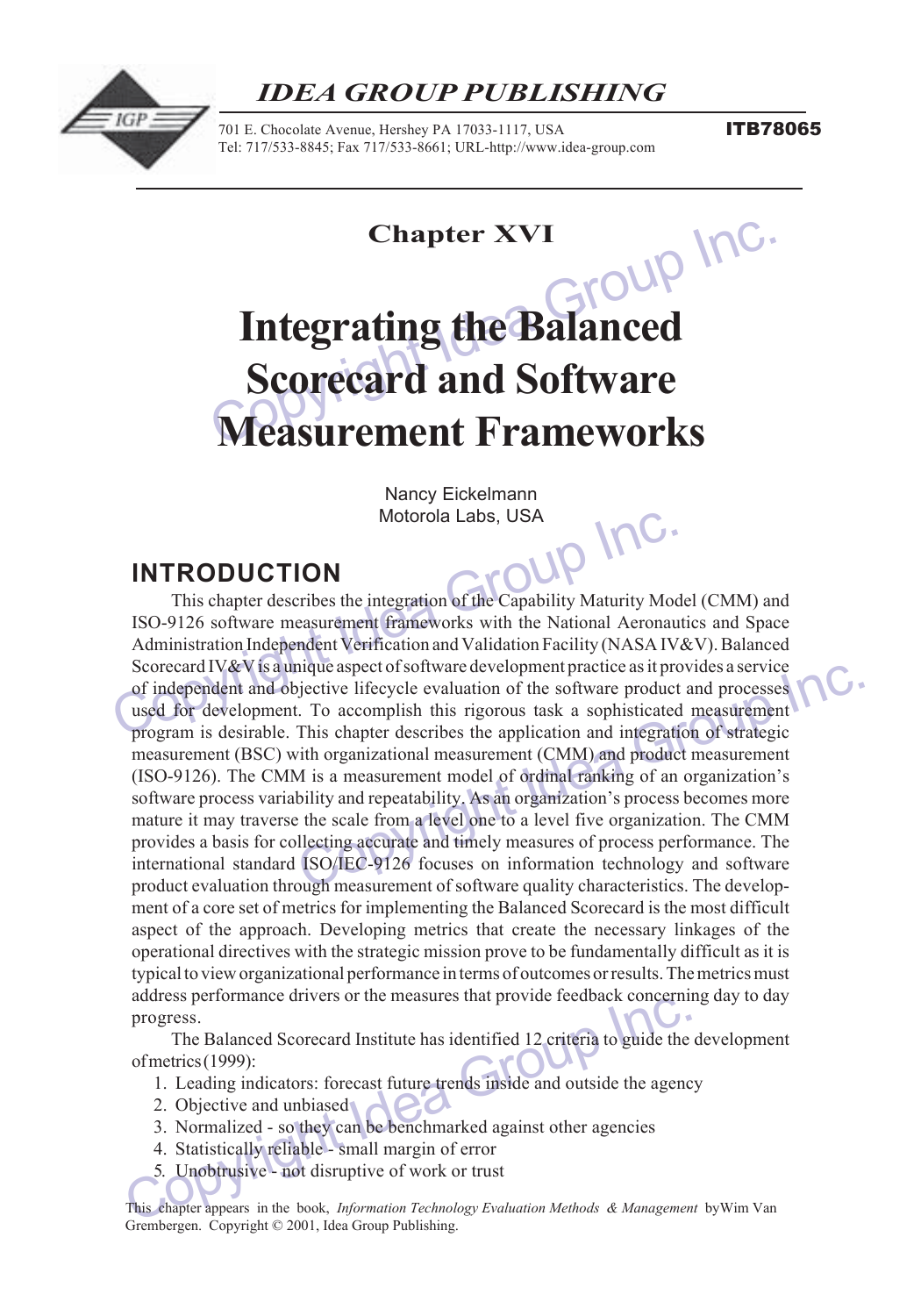#### Integrating the Balanced Scorecard 241

- 6. Inexpensive to collect small sample sizes adequate
- 7. Balanced qualitative/quantitative, multiple perspectives
- 8. Appropriate measurements of the right things
- 9. Quantifiable for ease of aggregation, calculation and comparison
- 10. Efficient can draw many conclusions out of data set
- 11. Comprehensive show all the significant features of agency's status
- 12. Discriminating small changes are meaningful.

10. Efficient - can draw many conclusions out of data set<br>
11. Comprehensive - show all the significant features of agency's status<br>
12. Discriminating - small changes are meaningful.<br>
This list represents the ideal of a s This list represents the ideal of a set of metrics, in practice it is very difficult to develop metrics that achieve all twelve criteria. For that reason the metrics that are chosen should exclusion to the organizational metrics program.

This chapter follows this organization. Background is provided that describes independent verification and validation. A high level overview of the tasks and activities conducted by IV&V are described. The BSC architecture is described as if being constructed in conjunction with BSC leading and lagging measures. The customer themes are described and their corresponding measures stated. The integration of the ISO-9126 process measures and the CMM infrastructure or learning and growth measures are discussed. The chapter concludes with a summary of lessons learned.

## **BACKGROUND**

their corresponding measures stated. The integration of the ISO-9126 proces<br>the CMM infrastructure or learning and growth measures are discusse<br>concludes with a summary of lessons learned.<br>**BACKGROUND**<br>IV&V is a set of tec For the latter stages of the development process where they are far more<br>pendent Verification and Validation is characterized by the notion that<br>ted with IV&V are performed by a group other than the developers of<br>e to whi IV&V is a set of technical and managerial activities performed by someone other than the developer of a system to improve the safety, quality and reliability of that system and to assure that the delivered product satisfies the user's operational needs. These activities can provide the benefits of defect avoidance and defect detection at early stages of the lifecycle. A primary contribution of IV&V is the early discovery of defects, thus preventing their propagation into the later stages of the development process where they are far more costly to correct. Independent Verification and Validation is characterized by the notion that the activities associated with IV&V are performed by a group other than the developers of the system. The degree to which the IV&V group is independent from the developers is assessed across three areas technical independence, managerial independence and financial independence. In this section we describe the meaning of independence and the key activities of V&V.

#### **Technical Independence**

IV&V group should develop its own set of testing tools separately from<br>testing tools. In cases where development of a separate version of tools<br>expensive, the IV&V group may share some of the developer's tools. If the<br>to s Technical independence is characterized by the notion that the IV&V group has a perspective of the system that is unbiased by the developers of the system [9]. Thus, it follows that the IV&V personnel should be people not involved in the development process. This promotes the need for the IV  $&V$  group to formulation its own understanding of the problem itself and how the system is solving that problem. With respect to software tools, ideally the IV&V group should develop its own set of testing tools separately from the developers testing tools. In cases where development of a separate version of tools would be too expensive, the IV&V group may share some of the developer's tools. If the IV&V group is to share any developer's the IV&V group must perform qualification tests of said tools. These tests are to ensure that there are no errors in the tools themselves that may mask errors in the software.

#### **Managerial Independence**

To achieve managerial independence, the responsibility for the IV&V effort must rest